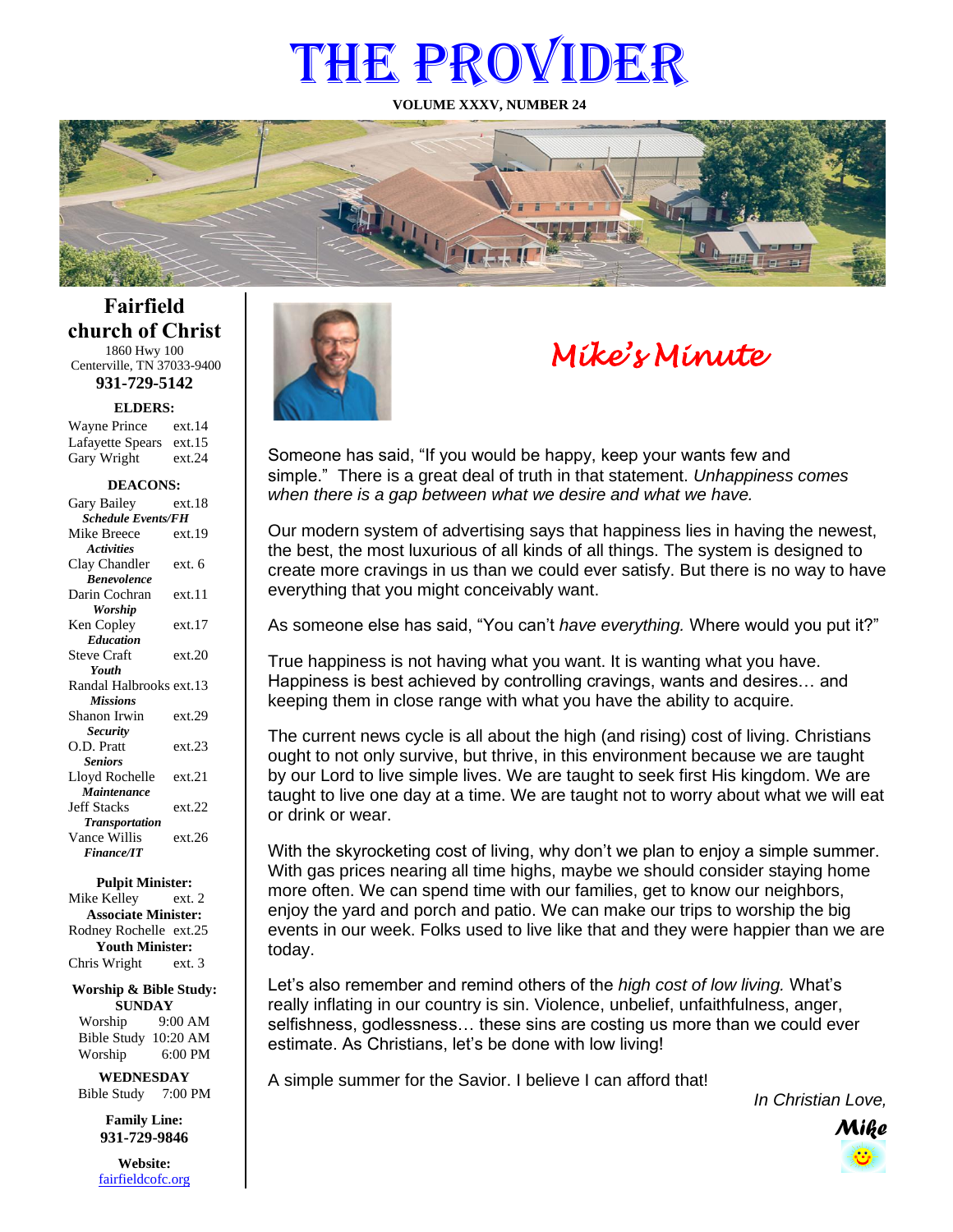

It was good to see **Barbara Chandler & Lelia Mae Poore, Terry Duncan, Ralph & Patsy Givens, Lizzie Barber, Rodney Rochelle, Cindy Bailey** at service last Sunday, and good to see **Willie Powers** back on Wednesday night.

**Ther** at 6 pm in room 104. Please bring your sewing Ladies craft night is this coming Monday, June  $13<sup>th</sup>$ machine.

Dads and their families will meet in the Fellowship Hall starting at 8am on Fathers' Day, June 19th, for Donuts with Dad as we honor our fathers on that day. Please sign up in either foyer by June 15th if you plan to attend.

Golden Agers will be going to the Junk Yard Dog in Hohenwald on Thursday, June 23rd. The bus will leave here at 5:30. Sign-up sheets are in both foyers.



We express our sympathy to the family of **David Dansby** who passed away. David was very active in our town such as, assistant and later director of the Hickman County library, alderman, vice mayor, Imagination Library, Hickman County Ag Pavilion and fair board, Lions Club, Grinders Switch Foundation, Hickman County grand jury, and many more civic organizations. His funeral was Friday.

**filem** away. We also express sympathy to the family of **Billy Duncan**, father of **Tommy Duncan** who passed

#### RESPONSES

**Boyce Cannon** responded to the invitation last Sunday morning.

**Stormie Edwards** placed membership with us last Sunday. We welcome you Stormie!

We are happy that **Jacob Gunter**, grandson of **Joyce Gunter**, was baptized by Mike Kelley Wednesday night. We welcome him to our church



*Members:* Noble Victory (home after being in Life Care Center), Brenda Stoltz, Janey Gilbert, Butch Sullivan, Deborah Peery, Harry Totty, Dorothy Weatherspoon, Helen Shanes, Lou Dickens (home), Paul Victory, Dewayne Victory & Jo Ann Totty.

*Friends & Family:* Mike Rhea, Jimmy Loveless, Helen Jerpe, Michael Harvill, Jay Pickard, Mary Spears, Christians, missionaries, military personal & people in the Ukraine, Connie Johnston, Mark Walton, J.B. Brown, Nancy Clancy, Gus Gilreath, Willie Taylor, Everett Kelly (Horizon-pneumonia), Ray Weatherspoon (home), Kevin Chandler, Jo James, Lucille Morphis, Wanda Gilliam Felts, Cody Crawford, Linda Goad, Doris & Marjorie Claud, Rebeca Mears, Greg Zoller, Seth Williams, Elizabeth Dunn, Kelley Wilson, Billie Church, Daniel Spears, Ann Spencer, Thomas Brady, Donald Brady, Doris Elam, Neil Jobe, Donna Gaspard, Rita Stacks, Jimmy Jenkins, Ruby Church, Carolyn Nash, Kathy Swinford Coleman, Grayson Gunter, Jimmy George & William Dale Nash.

*Life Care:* Anthony Stacks, Wilma Green, Francis Qualls, Hester Moss

**St. Thomas Hickman Nursing Home:** Barbara Beard (hospice), Naomi Bailey

#### *Olive Branch Senior Living, Dickson:* Martha Page

**Yvonna Caillouett** has shingles and is scheduled for foot surgery on Monday. She has requested prayers.



- **June 12 -** Puppet Show during evening service in Lift-off
- **June 17 -** Middle/High School outing
- **June 19 -** 3<sup>rd</sup>-5<sup>th</sup> grade Devo, during evening service @ FH
- **June 21 -** Middle/High School Devo, 6:30-8:30 @ FH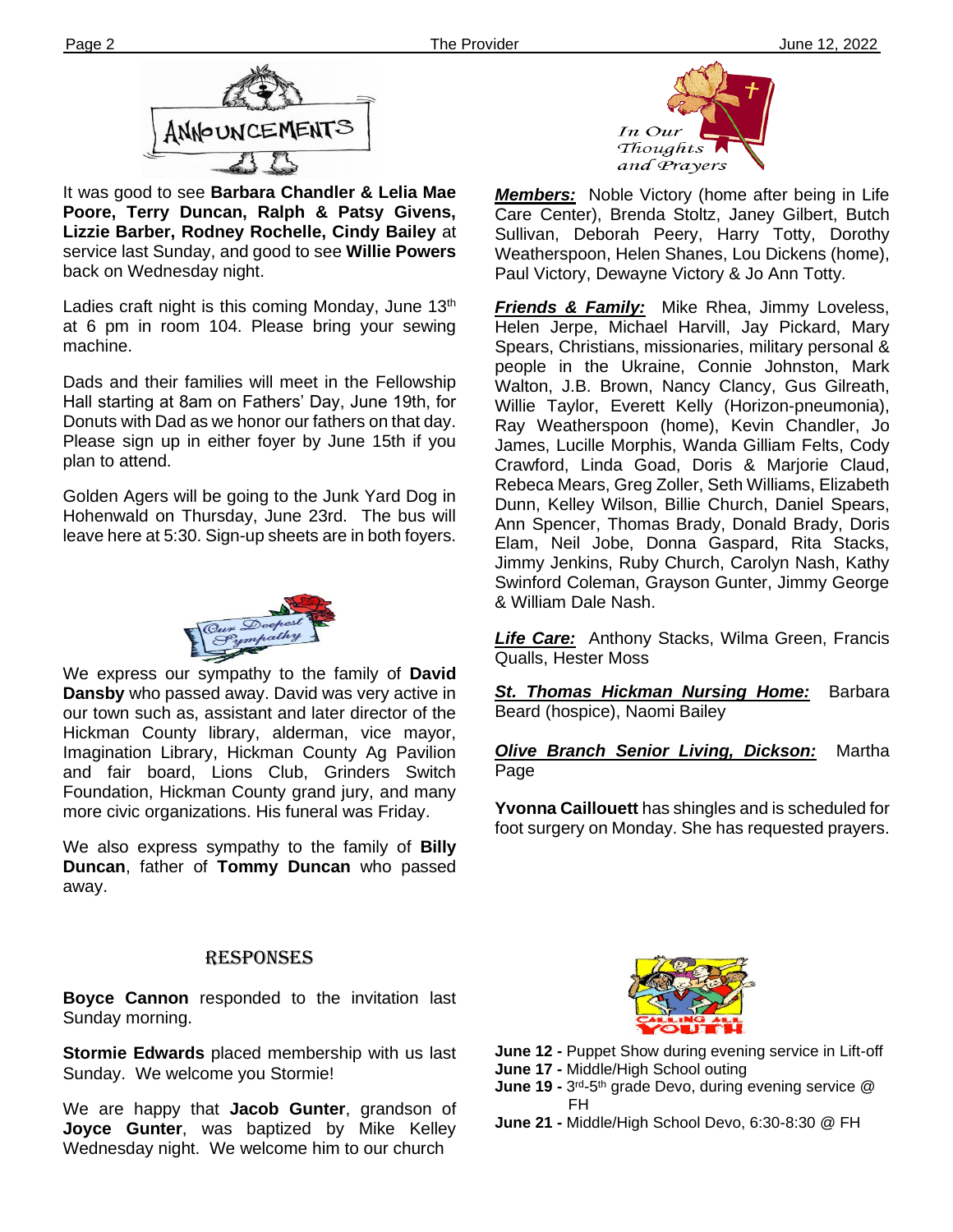

#### **Center Fielders News** "The Soul That Sinneth Shall Die"

 Ezekiel 18:20 says, "The soul who sins is the one who will die. The son will not share the guilt of the father, nor will the father share the guilt of the son.

 We live in a blame game society. No one wants to accept accountability. The jails are overflowing with supposedly innocent people. The cold fact remains that guilt or innocence is determined by what we do, not by what we think or say. We are personally responsible to God for our own life. We will be judged by what we do, not by what others do. It is sad when we let others influence us to commit sin. We need to remember daily, the soul that sinneth, it shall die. Never can I excuse my wrong because of another person and be justified before God.

 The blame game has no power to change the ruling of God's command. Yes, we can blame the person that we allowed to influence us wrongly, but the rule still applies. The church leaders were unfair! The school dealt unjustly with our son or daughter! The other family's children were a bad influence on our children! The list of excuses is endless! Sad to say, many will come to the judgment with only a bag of excuses.

 our failures, we need to live in victory over sin by the The blood of Jesus will take care of the blame game. God expects personal uprightness and accountability even when wickedness is all around us. God expects us to be honest. No cheater will enter Heaven, regardless of profession or claims of religion. We all need to take personal responsibility before God for our actions, and never try to shift blame if we do wrong. Instead of blaming others for power of the Holy Spirit.

*Obey God and watch Him work,*

*Rodney*

# FOR THE RECORD

| <b>WEEK OF June 6, 2022</b> |        |
|-----------------------------|--------|
| <b>MORNING WORSHIP</b>      | 208    |
| <b>CONTRIBUTION:</b>        | \$5546 |
| <b>2022 WEEKLY BUDGET</b>   | \$4167 |

#### MEN TO SERVE June 12

#### **SUNDAY MORNING:**

**Song Leader:** Darin Cochran  **Opening Prayer:** Jerrie W Barber **Scripture Reading:** Rick Bruno  **Scripture: Matthew 6:31-34 Preside Lord's Supper:** Willie Powers  **Alternates:** Kenneth Jett, Bobby McCoy  **Announcements:** Darin Cochran  **Closing Prayer:** Zack Harvill **Van Driver:** Angie Green 931-219-7979

#### **SUNDAY EVENING:**

**Announcements:** Mike Batts **Scripture Reading:** Skyler Irvin  **Scripture: Acts 4:1-4 Song Leader:** Jeff Rose **Opening Prayer:** Wayne Prince **Lord's Supper:** Gary Basford, Adam Jude **Closing Prayer:** Rick Bruno **Van Driver:** Angie Green 931-219-7979

#### **WEDNESDAY NIGHT:**

**Announcements:** Mike Batts **Song Leader:** Bobby McCoy **Opening Prayer:** Lafayette Spears **Invitation:** Mike Batts  **Van Driver:** Chris Love 931-994-7855



#### *GRACE*

*Grace isn't earned, it's a gift. Just as you didn't qualify yourself to earn God's love, you can't disqualify yourself from the grace of God. God placed His best in you.*